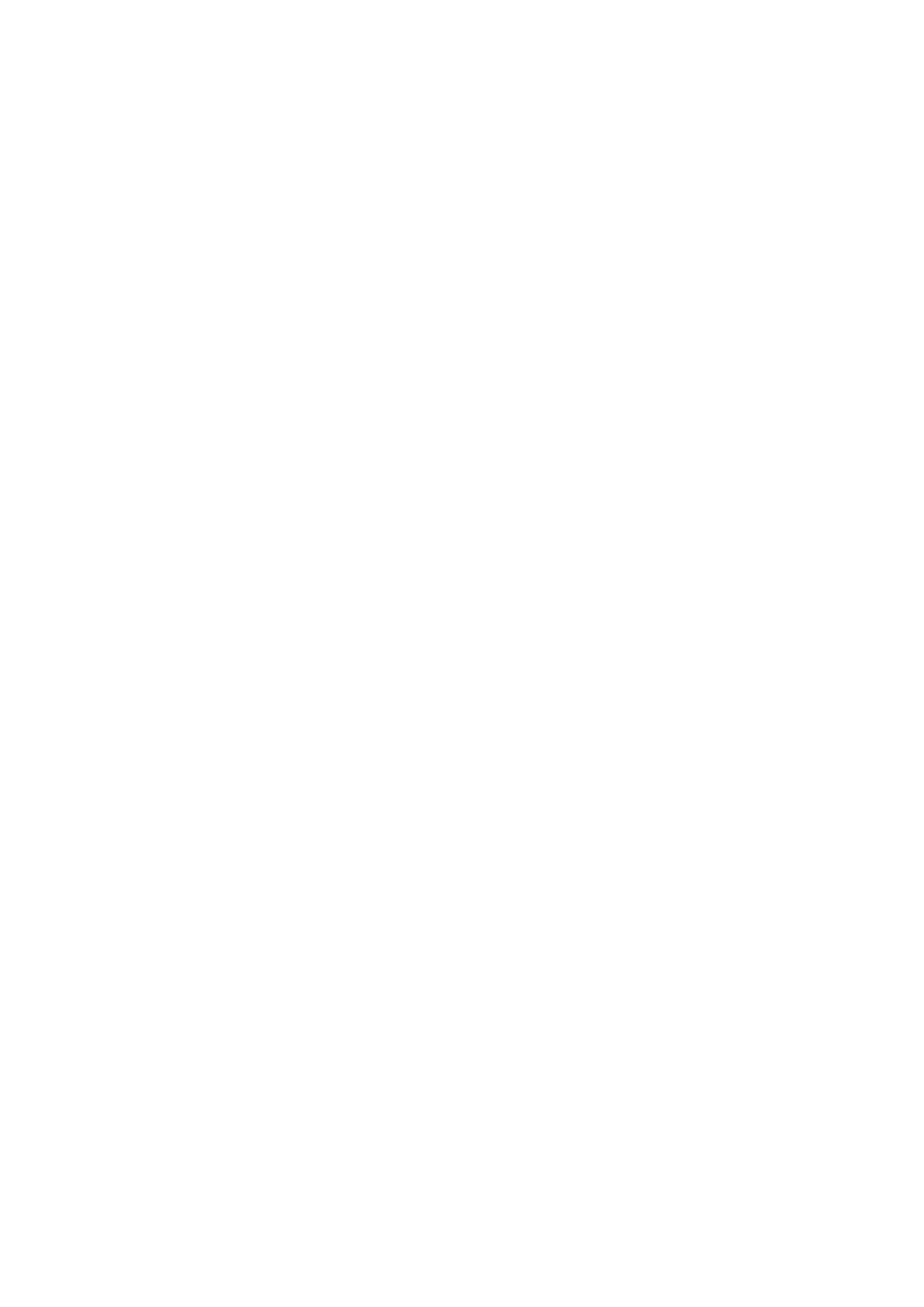# **Contents**

| 1.1   |                                                                                                                                                                  |  |  |
|-------|------------------------------------------------------------------------------------------------------------------------------------------------------------------|--|--|
| 1.2   |                                                                                                                                                                  |  |  |
| 1.3   |                                                                                                                                                                  |  |  |
| 1.4   |                                                                                                                                                                  |  |  |
| 1.5   |                                                                                                                                                                  |  |  |
|       |                                                                                                                                                                  |  |  |
| 2.1   |                                                                                                                                                                  |  |  |
| 2.2   |                                                                                                                                                                  |  |  |
| 2.3   |                                                                                                                                                                  |  |  |
| 2.4   |                                                                                                                                                                  |  |  |
| 2.5   |                                                                                                                                                                  |  |  |
| 2.5.1 |                                                                                                                                                                  |  |  |
|       | 2.5.2 Advise and liaise with dam owner(s) and other agencies (including civil<br>defence agencies territorial authorities and the Department of Conservation). 7 |  |  |
| 2.5.3 | Provide notice to potentially affected parties and other agencies (including                                                                                     |  |  |
|       |                                                                                                                                                                  |  |  |
| 2.5.5 |                                                                                                                                                                  |  |  |
| 2.5.6 |                                                                                                                                                                  |  |  |
| 2.5.7 |                                                                                                                                                                  |  |  |
| 2.5.8 |                                                                                                                                                                  |  |  |
| 2.5.9 |                                                                                                                                                                  |  |  |
|       |                                                                                                                                                                  |  |  |
| 2.6   |                                                                                                                                                                  |  |  |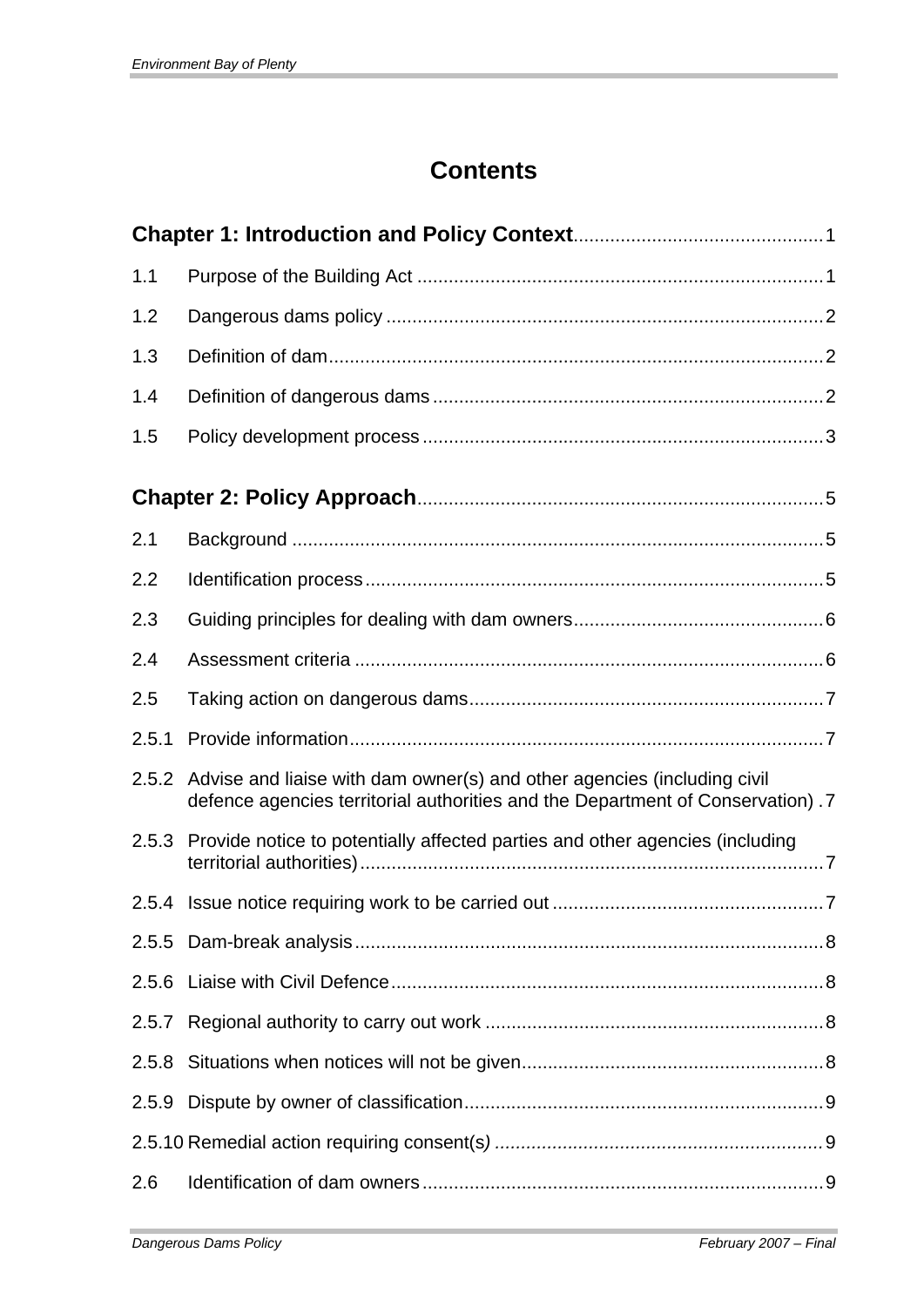| 2.7  |                                                                                |  |
|------|--------------------------------------------------------------------------------|--|
| 2.8  |                                                                                |  |
| 2.9  |                                                                                |  |
| 2.10 | Approach for dams and associated buildings having heritage values 11           |  |
| 2.11 |                                                                                |  |
|      | Chapter 3: Date on which this policy becomes operative 13                      |  |
|      |                                                                                |  |
|      | <b>Appendix I - Relevant Legislation:</b>                                      |  |
| 3.   |                                                                                |  |
| 8.   |                                                                                |  |
| 153. |                                                                                |  |
| 154. | Powers of regional authorities in respect of dangerous dams 18                 |  |
| 155. |                                                                                |  |
| 156. |                                                                                |  |
| 157. |                                                                                |  |
| 158. | Regional authority must apply to District Court for confirmation of warrant 19 |  |
| 159. |                                                                                |  |
| 160. |                                                                                |  |
| 161. |                                                                                |  |
| 162. |                                                                                |  |
| 177. |                                                                                |  |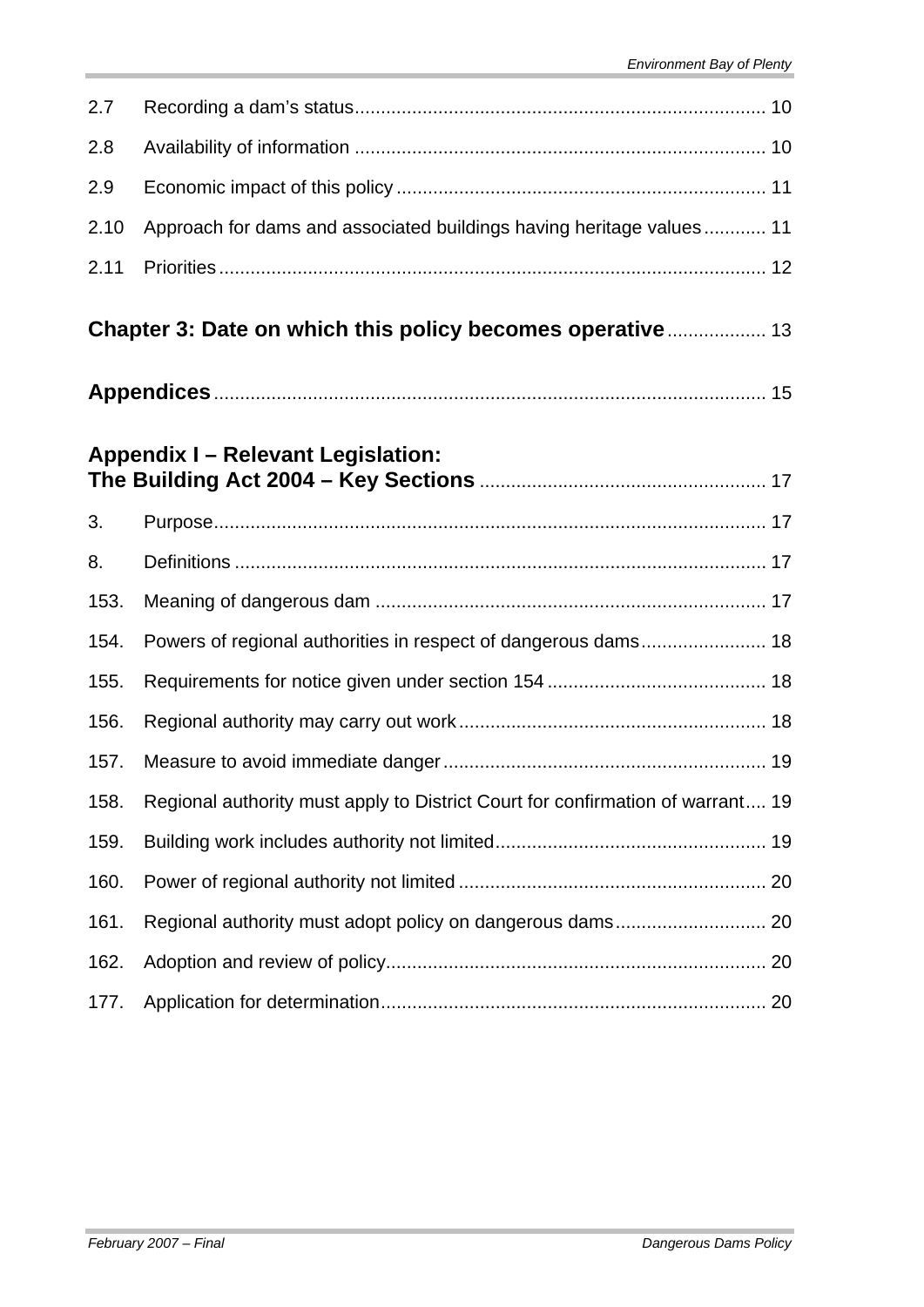# **Chapter 1: Introduction and Policy Context**

This document sets out the Dangerous Dams Policy that was adopted by Environment Bay of Plenty at its Strategic Policy Committee Meeting held on 13 February 2007, in accordance with the requirements of the Building Act 2004.

# 1.1 **Purpose of the Building Act**

The purpose of the Building Act 2004 (this/the Act) is to provide for the regulation of building work, the establishment of a licensing regime for building practitioners, and the setting of performance standards for buildings, to ensure that:

- (a) people who use buildings can do so safely and without endangering their health; and
- (b) buildings have attributes that contribute appropriately to the health, physical independence, and well-being of the people who use them; and
- (c) people who use a building can escape from the building if it is on fire; and
- (d) buildings are designed, constructed, and able to be used in ways that promote sustainable development.

In this context, structures that meet the definition of a dam under this Act are deemed to be buildings.

The intent of the part of the Building Act concerned with dams is to ensure that:

- all dams are classified to identify those with a high or medium potential impact.
- the safety of all high and medium potential impact classification dams is managed by their owners, within an approved Dam Safety Assurance Programme (DSAP).
- public assurance of the safety of these dams is achieved by a process of reporting to the appropriate Regional Council.

Environment Bay of Plenty has three broad roles under the Building Act in respect of dams:

- it must be the building consent authority and building code enforcement authority for dams;
- it must receive and process information relating to dams; and
- it must develop policy on how to deal with dangerous dams.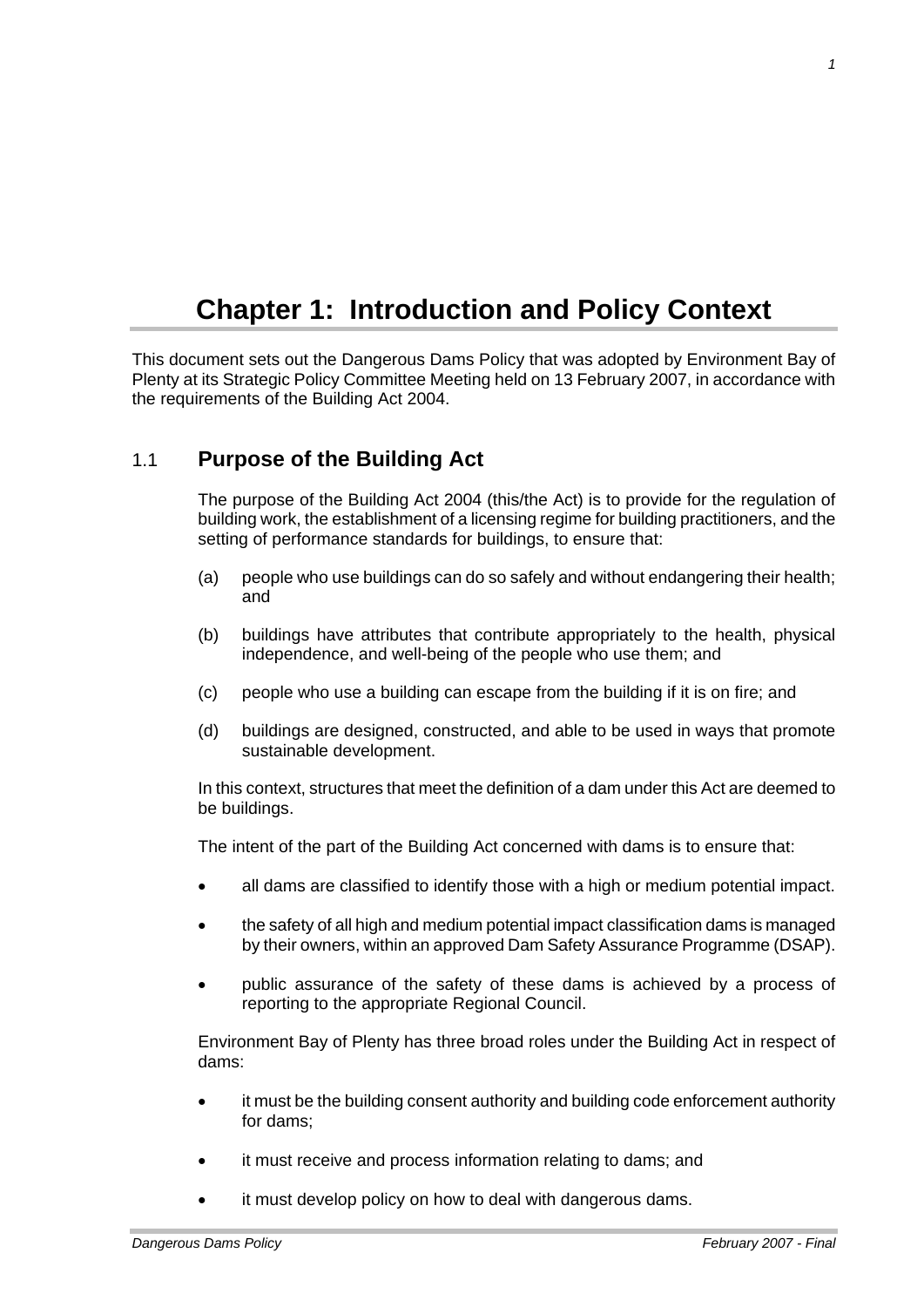The dangerous dams provisions of the Building Act 2004 give regional councils the power to act in the interests of public safety in the event that a dam has been found to fall below minimum safety criteria, and the owner has not taken appropriate action.

# 1.2 **Dangerous dams policy**

Section 161 of the Building Act 2004 requires all regional authorities to adopt a policy on dangerous dams by 30 September 2006. The policy must state:

- (a) The approach that the regional authority will take in performing its functions under this Part; and
- (b) The regional authority's priorities in performing those functions; and
- (c) How the policy will apply to heritage dams.

# 1.3 **Definition of dam**

For the purpose of this policy, the term 'dam' means a structure that is a dam as defined in section 7 of the Building Act 2004. The full text of that definition is:

*Dam -* 

- (a) *means an artificial barrier, and its appurtenant structures, that* 
	- *(i) is constructed to hold back water or other fluid under constant pressure so as to form a reservoir; and*
	- *(ii) is used for the storage, control, or diversion of water or other fluid; and*
	- *(iii) retains 3 or more metres depth, and holds 20,000 or more cubic metres volume, of water or other fluids; and*
- (b) *includes* 
	- *(i) a flood control dam; and*
	- *(ii) a natural feature that has been significantly modified to function as a dam; and*
	- *(iii) a canal; but*
- *(c) does not include a stopbank designed to control floodwaters*

## **Advice Note:**

The definitions may change with subsequent updates to the Dam Safety Regulations and the Building Act.

# 1.4 **Definition of dangerous dams**

The definition of what constitutes a dangerous dam is set out in section 153 of the Building Act 2004 and in the related regulations that define moderate earthquakes and moderate floods.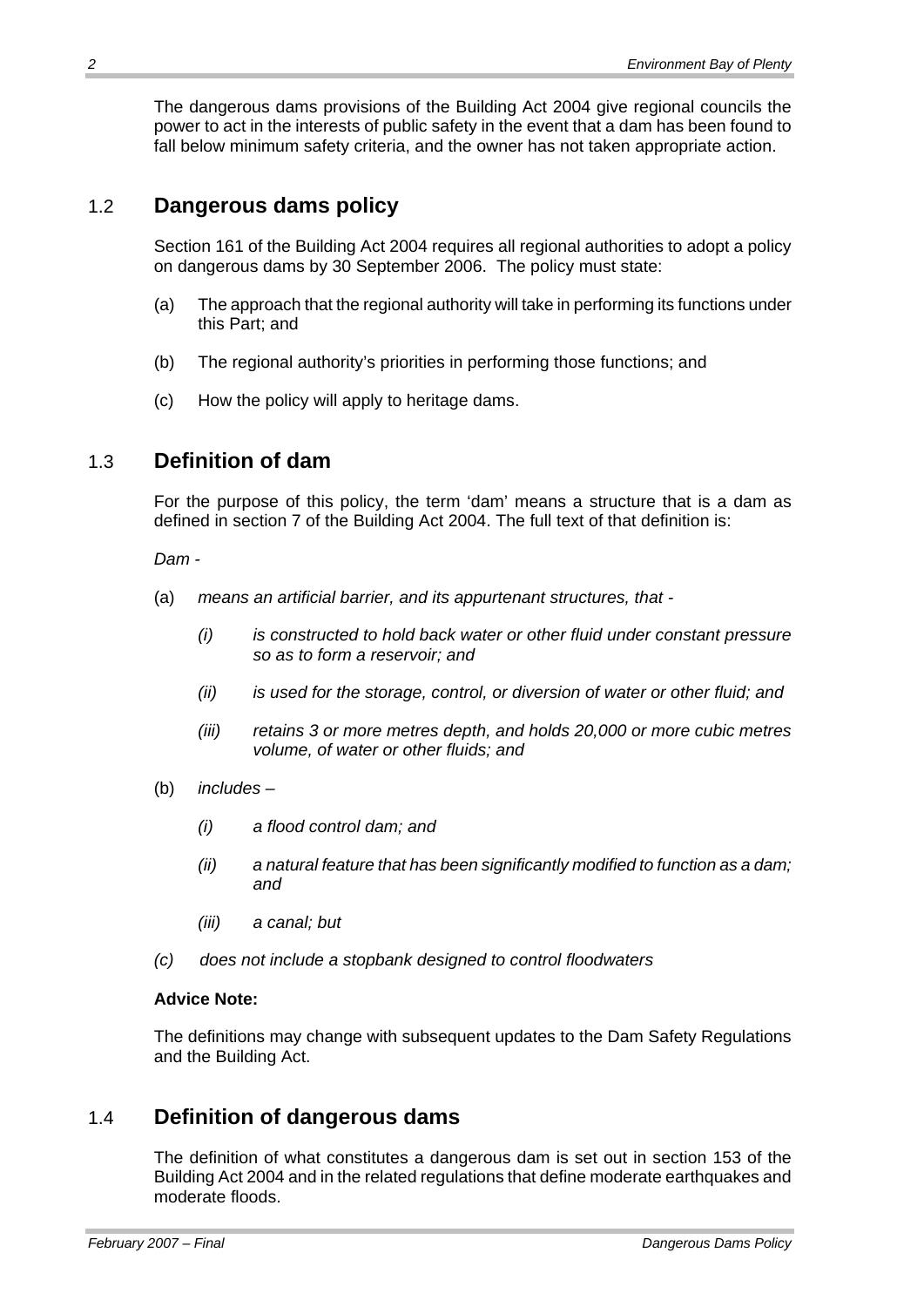A dam is dangerous for the purposes of this Act if the dam:

- (a) is a high potential impact dam or a medium potential impact dam; and
- (b) is likely to collapse;
	- (i) in the ordinary course of events; or
	- (ii) in a moderate earthquake (as defined in the regulations); or
	- (iii) in a moderate flood (as defined in the regulations); or
- (c) is a leaky dam.

Regulations that further prescribe the standards and criteria used in section 153 are proposed and have yet to be finalised. The proposed standards and criteria are set out in "Regulations for the Dam Safety Scheme: Discussion Document May 2006" released by the Department of Building and Housing in May 2006. There is the potential for the standards and criteria, once finalised, to differ from the ones currently proposed.

The proposed standards and criteria are key component for the Dangerous Dams Policy.

### **Advice Note:**

The definitions are taken directly from the Building Act 2004. The definitions may change with subsequent updates to the Dam Safety Regulations and the Building Act. For the purpose of this policy the above definition establishes a two tier test in order for a dam to be considered a dangerous dam. In this regard, a dam must first be a high or medium potential impact dam and then likely to collapse during either the ordinary course of events, or in a moderate earthquake, or in a moderate flood in order for it to be classified as a dangerous dam.

# 1.5 **Policy development process**

Environment Bay of Plenty will follow the special consultative procedure set out in section 83 of the Local Government Act 2002 when developing and adopting this policy, and will have regard to any relevant principles in the Building Act 2004. This policy will be reviewed every five years and in the event of any significant changes to relevant sections of the Building Act.

Given that the regulations prescribing the standards and criteria will not be in place before the date on which this policy is required to be adopted, Environment Bay of Plenty may review this policy if necessary once the regulations are gazetted.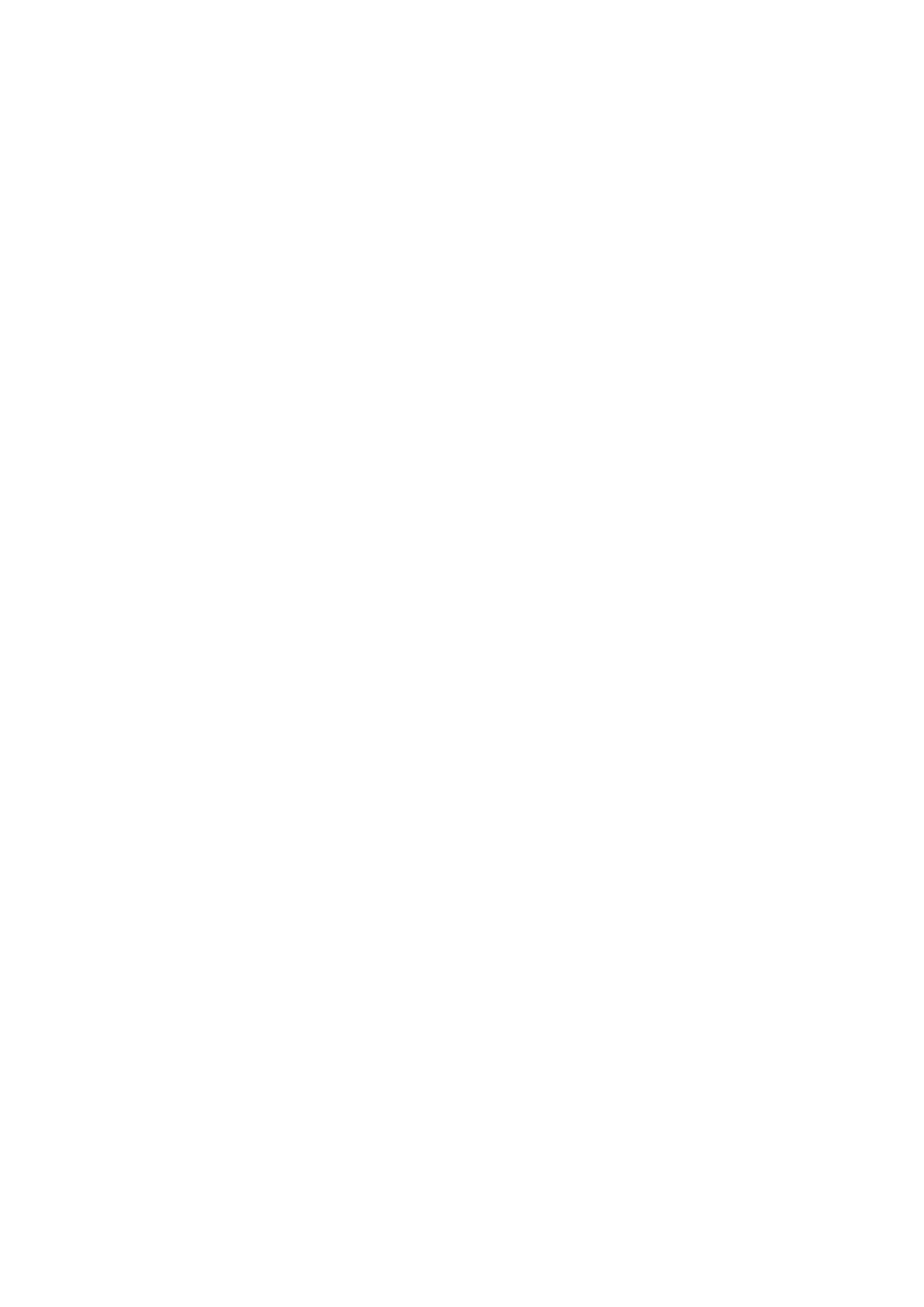# **Chapter 2: Policy approach**

# 2.1 **Background**

In the Bay of Plenty Region there are large dams presently owned by TrustPower, Bay of Plenty Electricity, the Territorial Authorities and Environment Bay of Plenty that would be captured by the Building Act 2004. In the main, these dams are earth dams and are used for a variety of purposes including hydro electric generation, water supply, flood control, irrigation, farm stock supply and recreation. Only those dams that have a medium or high potential impact will be assessed as to whether they meet the criteria for a dangerous dam.

The Bay of Plenty Region sits within the Taupo Volcanic Zone with a number of active fault lines. The Region can experience frequent earthquakes and with the continuing movement of the two plates, major quakes could be expected in the future. Infrastructure in the Bay of Plenty Region, such as dams, must therefore be constructed in such a manner to take account of a potentially significant earthquake.

Many of the Region's dams are constructed in watercourses and are subject to the effects of flooding. The combined impact of flooding and a dam collapsing could potentially have significant perhaps catastrophic downstream impacts.

This policy reflects the Council's determination to reduce the risk of dam failure over time in a way that is acceptable in social and economic terms to its ratepayers.

Priorities for identification and action have been developed. These are listed in this policy.

# 2.2 **Identification process**

Environment Bay of Plenty proposes to undertake an initial review of Council's resource consent database to identify dams that fit the dangerous dam's definition. The resource consent files and compliance reports will also be reviewed to assess which dams could be dangerous. Of those identified Regional Council officers, assisted as considered appropriate by technical specialists, will follow this with investigations to establish the nature of the danger or the state of the dam. This would include the application of a potential impact classification rating.

The Council will compile a list of dams requiring safety assessment over time in response to owners providing information/dam classifications and complying with the dam safety assurance process, and in response to complaints or other relevant information.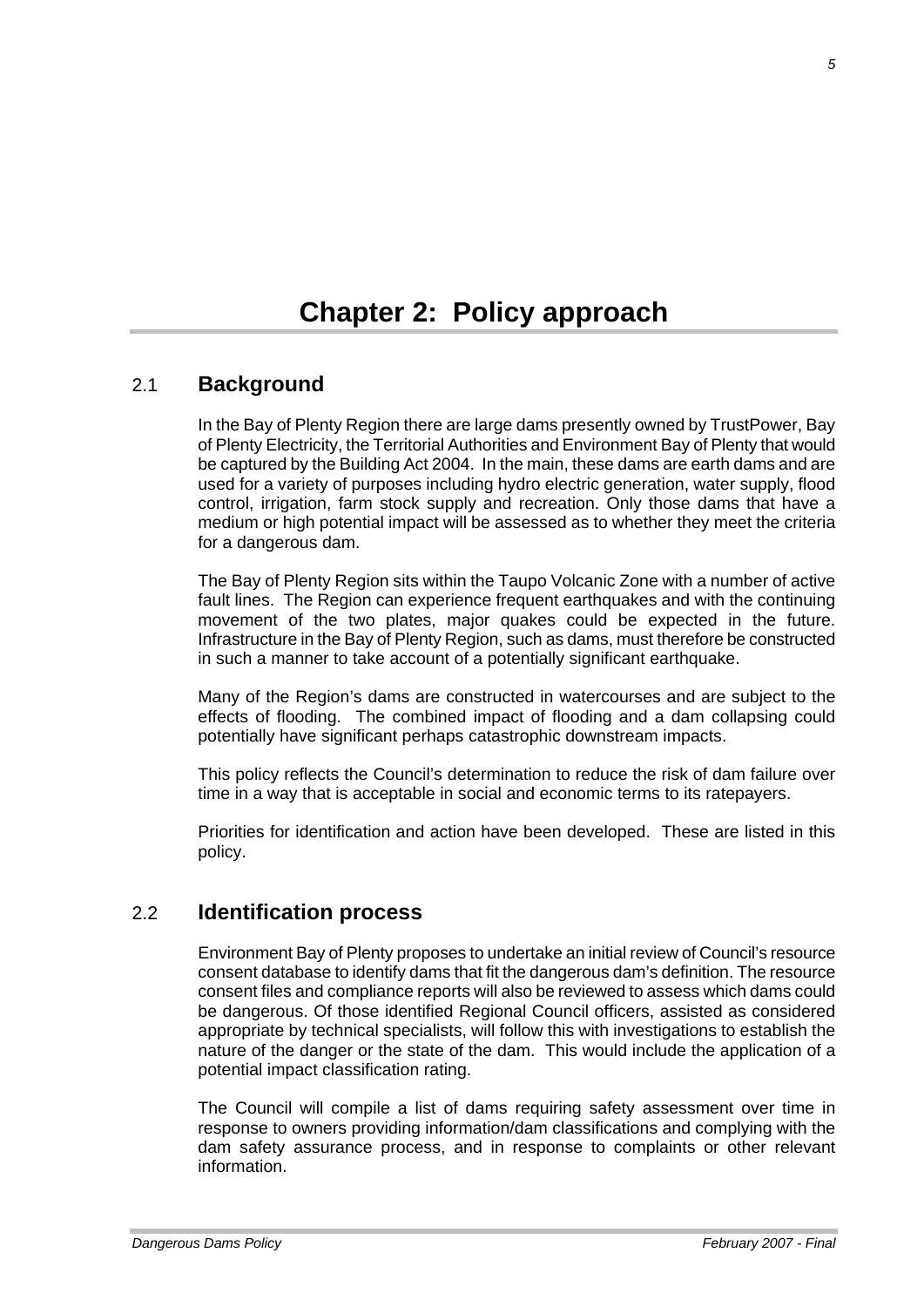Those dams requiring safety assessments will be followed up with an investigation by Regional Council officers assisted, as considered appropriate, by technical specialists to establish the nature of the danger or the state of the dam. After inspection, the Council will determine whether the dam is classified as dangerous.

A list of certified dangerous dams will be collated according to the results of the assessments. This proposed category list will identify dangerous dams according to the following:

# **Proposed Categories**

- Category 1: Medium and high potential impact classification dams which are likely to collapse during the ordinary course of events (includes dams with a heritage classification under the local territorial authority's District Plan or Historic Places Trust register or as assessed against the heritage criteria in the Regional Policy Statement).
- Category 2: Medium and high potential impact classification dams which are likely to collapse in a moderate flood (includes dams with a heritage classification under the local territorial authority's District Plan or Historic Places Trust register or as assessed against the heritage criteria in the Regional Policy Statement).
- Category 3: Medium and high potential impact classification dams which are likely to collapse in a moderate earthquake (includes dams with a heritage classification under the local territorial authority's District Plan or Historic Places Trust register or as assessed against the heritage criteria in the Regional Policy Statement).

Note that investigations and other follow ups will take place promptly on the receipt of a complaint or relevant documentation irrespective of the dam's category.

# 2.3 **Guiding principles for dealing with dam owners**

Before exercising its powers under sections 154 to 159 of the Building Act 2004, Environment Bay of Plenty will seek to discuss options for action with owners, with a view to obtaining from the owner a mutually acceptable formal proposal for reducing or removing the danger posed by their dam.

Whilst Environment Bay of Plenty's preferred approach is to encourage a dam owner to voluntarily reduce the risk posed by their dam to an acceptable level, Environment Bay of Plenty will pursue legal outcomes if required as it has statutory obligations to take all practical measures to ensure public safety and wellbeing. In the event that discussions do not yield a mutually acceptable proposal, Environment Bay of Plenty will serve a formal notice as outlined above under section 2.4 of this policy.

# 2.4 **Assessment criteria**

The definition of dangerous dams is given in section 153 of the Building Act 2004. High and medium potential impacts have not been defined. Neither have what is a "moderate flood", or a "moderate earthquake". It is expected that these will be defined in regulations developed in due course. However, the regulations will not be in place before the date on which this policy is required to be adopted.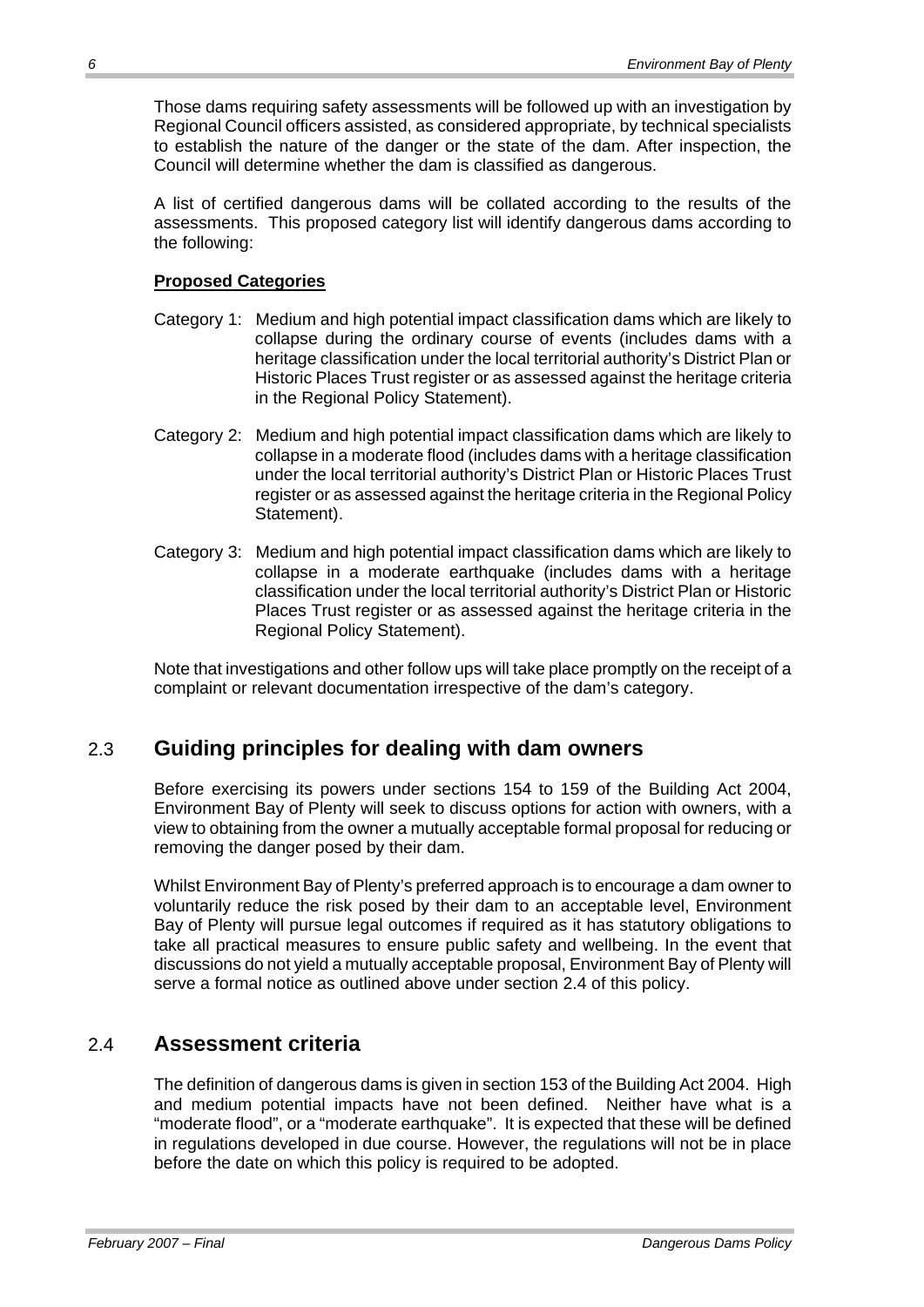Once regulations that prescribe the standards and criteria used in section 153 are gazetted, Environment Bay of Plenty will use those definitions to determine if a dam is dangerous. Environment Bay of Plenty officers and technical specialists will use "The New Zealand Dam Safety Guidelines (2000)" for guidance in determining if a dam is dangerous.

### **Advice Note:**

These definitions may change with subsequent updates to the Dam Safety Regulations and the Building Act. To be consistent with any changes to the regulations and definitions under the Building Act a review of this policy would need to occur.

# 2.5 **Taking action on dangerous dams**

Where Environment Bay of Plenty has confirmed that a dam is dangerous in accordance with the specified criteria, Environment Bay of Plenty will:

### 2.5.1 **Provide information**

Provide to the owner all information or reports obtained as a result of inspections or investigations. This may include information relating to Part VI of the Freshwater Fisheries Regulation 1983 regarding existing fish facilities.

#### 2.5.2 **Advise and liaise with dam owner(s) and other agencies (including civil defence agencies, territorial authorities and the Department of Conservation)**

Advise and liaise with the owners of dams, where the dam has been identified as dangerous, and to discuss with the dam owners and other agencies the actions to be taken.

### 2.5.3 **Provide notice to potentially affected parties and other agencies (including territorial authorities)**

Environment Bay of Plenty will give notice to those likely to be potentially and directly affected in the event of a dam failure. Environment Bay of Plenty may also attach a notice to the dam or nearby that warns people not to approach the structure; and/or erect a hoarding or a fence to prevent people approaching the structure.

Once Environment Bay of Plenty is satisfied that the danger has been appropriately and adequately removed Council will give notice to those previously advised parties that the danger has been removed.

## 2.5.4 **Issue notice requiring work to be carried out**

Where Environment Bay of Plenty has confirmed that a dam is dangerous in accordance with the specified criteria and the owner has not taken steps to reduce or remove the danger then a notice may be issued pursuant to section 155 of the Building Act 2004.

Notices served on dam owners will specify:

- the work that needs to be carried out;
- the time in which it is to be completed; and
- whether the owner of the dam is required to obtain building consent or written consent of the Director General of Conservation in order to carry out the specified work.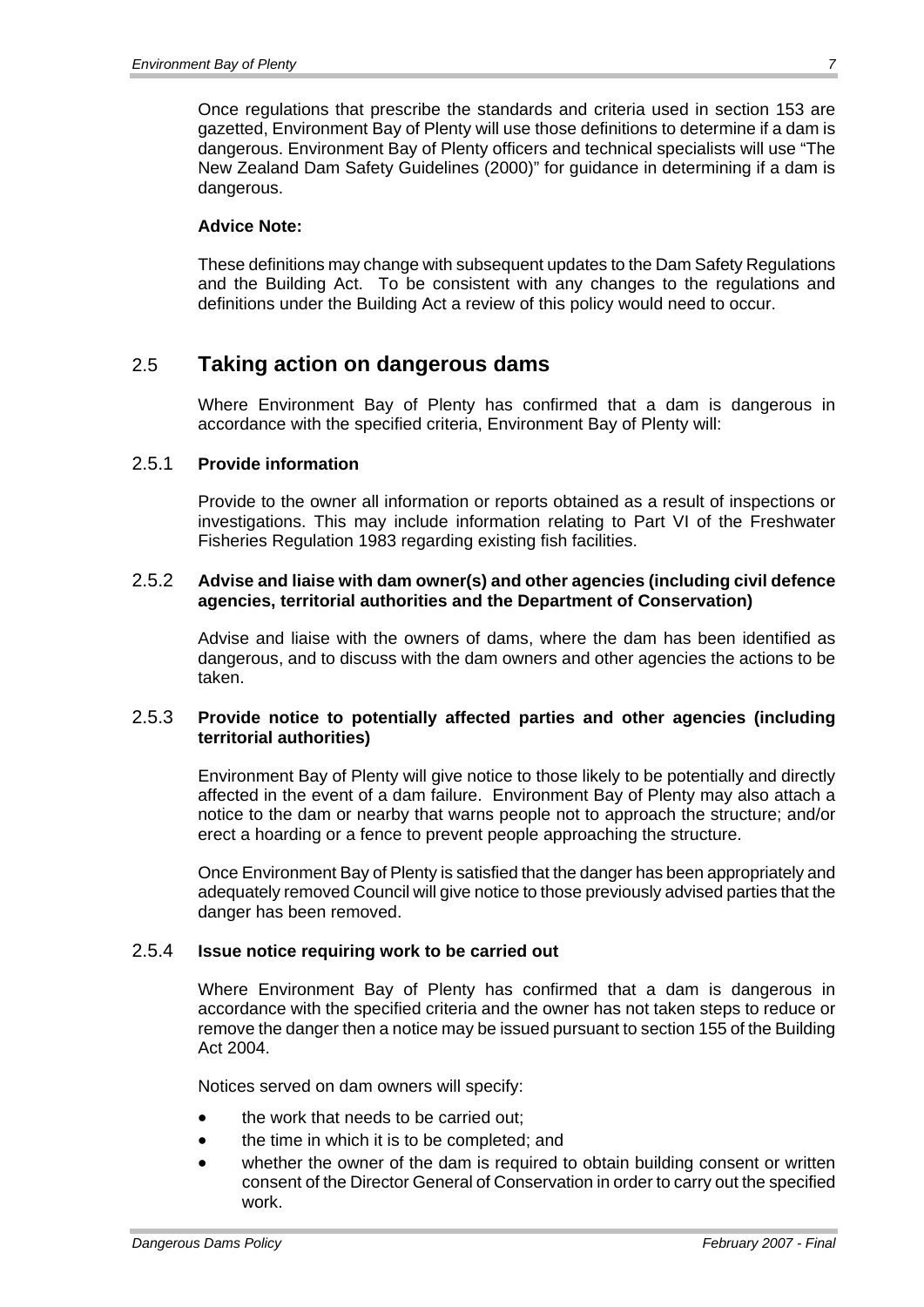When setting a timeframe for action, Environment Bay of Plenty will consider the nature of the issue, the classification of the dam and the priorities established in this policy. The timeframe will not be less than 10 days after the notice is given under section 155 of the Building Act 2004.

Environment Bay of Plenty will ensure that copies of notices are sent to both the owner of the dam, any occupier and any party with an interest in the land (as defined by section 155 of the Building Act 2004) on which the dam sits. If appropriate, Environment Bay of Plenty will notify potentially affected communities downstream of the dam.

Copies of notices will also be sent to interested parties such as Civil Defence, the local territorial authority, the New Zealand Historic Places Trust and the Department of Conservation when appropriate.

At the end of the time in which the remedial work is to be completed, Environment Bay of Plenty will inspect the dam and review reports supplied.

Once Environment Bay of Plenty is satisfied that the danger has been appropriately and adequately removed Council will give notice to those previously advised parties that the danger has been removed.

### 2.5.5 **Dam-break analysis**

If a dam-break study is not available as part of an owner's Dam Safety Assurance Programme, it may be necessary to provide one. If requested by Environment Bay of Plenty this will be provided by the owner at the owner's expense within the timeframe defined by Environment Bay of Plenty in the request.

### 2.5.6 **Liaise with Civil Defence**

Environment Bay of Plenty will liaise directly with the relevant Civil Defence Authority if necessary.

## 2.5.7 **Regional authority to carry out work**

If any work required under the notice is not completed within the timeframe given in a notice, Environment Bay of Plenty may carry out the work required in a notice issued under section 154 itself or via contractors.

All costs which Environment Bay of Plenty incurs will be recovered from the owner of the dam (refer section 156 of the Building Act 2004).

Environment Bay of Plenty will offer extensions to the set timeframes upon receipt of a request from the dam owner where the request is consistent with the Council's statutory obligations.

# 2.5.8 **Situations when notices will not be given**

Where it is considered measures are necessary to avoid immediate danger section 157 of the Building Act 2004 gives power to regional authorities to take swift action to remove immediate danger without first serving notice on owners.

Without limiting this section, Environment Bay of Plenty will undertake reasonable effort to contact the dam owner(s) prior to taking action.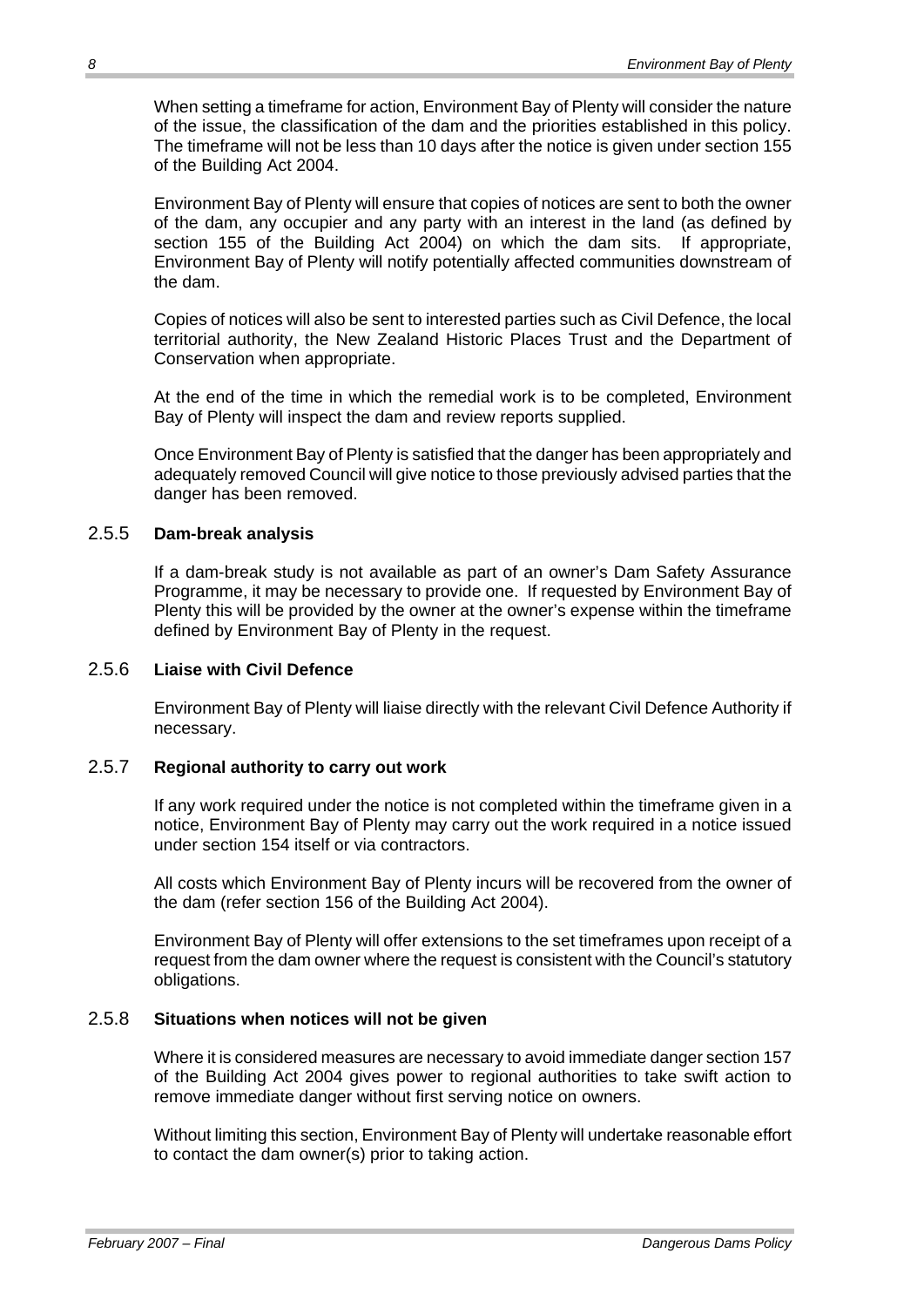## 2.5.9 **Dispute by owner of classification**

Environment Bay of Plenty will write to and meet (if requested) with an owner of a dam that has been classified as dangerous. Owners will have two months to consider Environment Bay of Plenty's assessment and provide any information on the performance of the dam that may influence the assessment. A dam owner may choose to undertake their own detailed assessment.

Environment Bay of Plenty, where appropriate, will use technical specialists to review the information provided by the dam owner. If Environment Bay of Plenty is then satisfied that the dam is not dangerous, the status of the dam will be changed and the owner advised.

However, should Environment Bay of Plenty consider a dam to still be dangerous and the owner continues to dispute the dangerous classification, an application for a 'Determination' pursuant to section 177 of the Building Act 2004 may be made to the Chief Executive of the Department of Building and Housing as set out in the Building Act 2004. The determination of the Chief Executive is binding on Environment Bay of Plenty and the dam owner.

### 2.5.10 **Remedial action requiring consent(s)**

When building consents and /or resource consent(s) are necessary for remedial action

- required in a notice served by Environment Bay of Plenty; or
- in a formal proposal supplied by a dam owner,

Environment Bay of Plenty will expedite the required consent(s) where practicable. Note that this does not become our responsibility until November 2007.

# 2.6 **Identification of dam owners**

Whilst most dams will be the direct responsibility of the owner of the land on which they are located, there may be circumstances where a landowner will claim that they 'inherited' the dam, and are therefore not responsible for either its construction or its maintenance. It is likely however that there will be few cases where a landowner could claim that they purchased the land in circumstances where they could not reasonably have known there was a dam on the property.

Environment Bay of Plenty considers that landowners in this situation are in a practical sense no different to landowners who have constructed a dam, which is now subject to the provisions of new legislation. In both cases, it is the retrospective nature of this aspect of the legislation that creates the responsibility on the part of the owner in regard to the safety of the dam.

Therefore, unless there is clearly a party other than the landowner who is responsible for any particular dam, Environment Bay of Plenty will adopt the definition of 'owner' under section 7 of the Building Act 2004 for the purpose of identifying the person responsible for a dam.

There may however be a small number of cases where a dam was built on a property without the approval of the landowner - this would probably only occur under the provisions of older mining legislation. Environment Bay of Plenty will consider requests from such landowners for special treatment in these cases.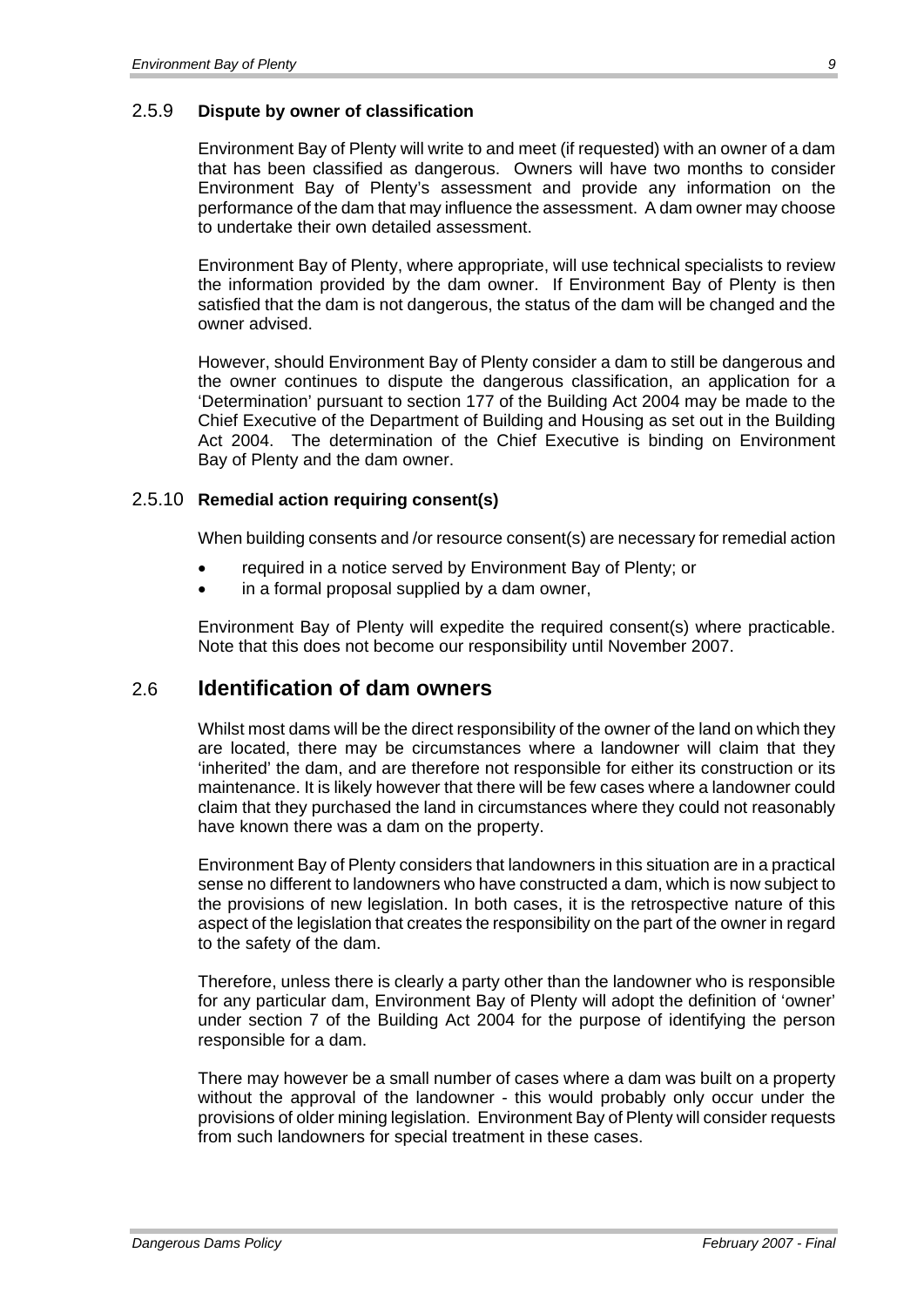## **Dams on public land**

There may also be cases were a dam is located on public land, often for example the bed of a river.

The Building Act 2004 is binding on the Crown, so dams located on public land will be the responsibility of the Crown, unless there is a clearly responsible owner (for example the holder of a hydro easement on public land).

# 2.7 **Recording a dam's status**

Environment Bay of Plenty will keep a register of all dams according to section 151 of the Building Act 2004 noting the status of requirements for improvement or the results of improvement, as applicable. The register will be in the form of a database. In addition, the following information will be input into the database and placed on file for each dangerous dam:

- the address and legal description of the dam and the land which supports it;
- whether the dam has a heritage listing (includes dams with a heritage classification under the local territorial authority's District Plan or Historic Places Trust register or as assessed against the heritage criteria in the Regional Policy Statement):
- a statement that the dam is considered to be dangerous;
- the date by which action to remove or reduce the danger is required (if known);
- the status of actions shown in the risk reduction plan, if appropriate;
- the status and verification that the danger has been reduced or removed to the satisfaction of Environment Bat of Plenty; and
- a statement to confirm that the dam is no longer considered dangerous.

This information will be kept in the electronic data management system and on file indefinitely and provided to the relevant territorial authority for use in LIMs and PIMs.

## **Removal of 'dangerous' from the dam register**

Once a dam owner has undertaken and completed work, to reduce or remove the danger, in accordance with section 2.5, Regional Council officers and technical specialists will reassess the dam according to the dangerous dam criteria defined in the Building Act and Dam Safety Scheme Regulations. If the work undertaken has reduced or removed the danger to such an extent that the dam no longer meets the criteria of dangerous dam, the reference to the dam will be removed from the dangerous dam register. Regional Council officers and technical specialists will use 'The New Zealand Dam Safety Guidelines (2000)' or any subsequent update for guidance in determining if a dam is dangerous.

# 2.8 **Availability of information**

Information concerning the 'dangerous' status of a dam will be contained in the local territorial authority's property file and GIS system. If the Regional Council issue a notice under section 154 of the Building Act 2004 in respect of any dangerous dam, then a record of that will also be available on the relevant property file (held by the territorial authority), dangerous dam database (maintained by the Regional Council), and consent file (held by the Regional Council).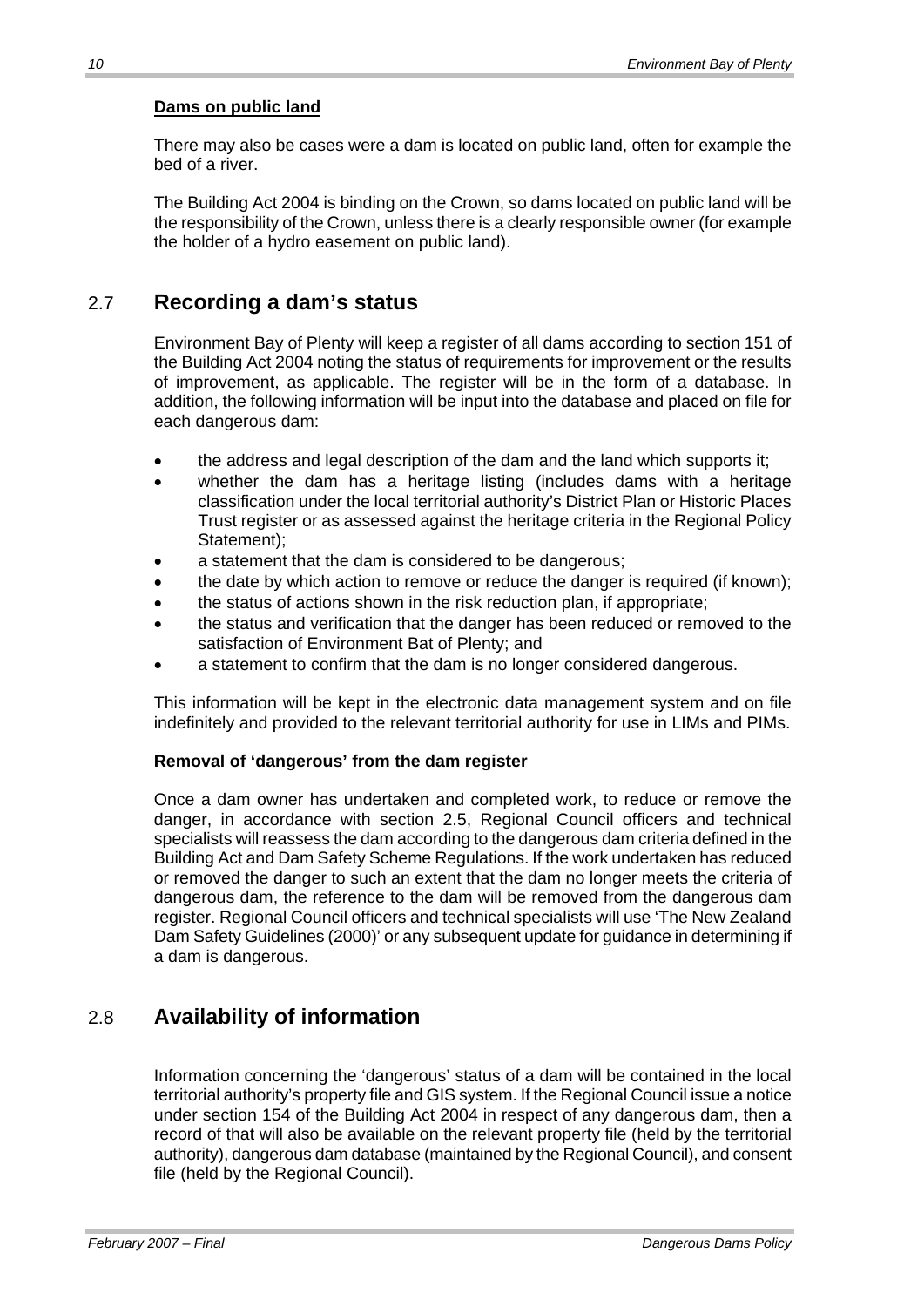Environment Bay of Plenty will provide and then regularly update information to the territorial authorities on the existence of dangerous dams to enable the territorial authority to keep the information on property files and on a GIS system. In granting access to information concerning these dams, Environment Bay of Plenty will conform to the requirements of the relevant legislation.

# 2.9 **Economic impact of this policy**

Without overriding the paramount aim of protecting public safety when deciding what actions must be taken in respect of dangerous dams, Environment Bay of Plenty will take into account economic impacts that may arise from those actions<sup>1</sup>.

Environment Bay of Plenty will incur costs associated with this policy, where an investigation to determine whether a dam is dangerous takes place. It is considered that dangerous dam investigations will ultimately benefit the whole community, so whilst attempts will be made to recover costs from the dam owner, there will be instances where this can not occur.

There may be options available to the dam owner on how to reduce or remove the danger of the dam. The cost of remediation of the dam is that of the dam owners. However, there may be circumstances where others utilise the dam and a cost sharing option may present itself with these other users. In such a case Environment Bay of Plenty can facilitate meetings between all parties to find solution and agreement to contribution of cost for remedial works to reduce or remove the danger.

# 2.10 **Approach for dams and associated buildings having heritage values**

Under section 161 of the Building Act 2004 this policy must state how the policy will apply to heritage dams. For the purposes of this policy, a heritage dam (including associated structures) includes all dams listed as a heritage resource in the relevant territorial authority's District Plan, and/or those registered by the New Zealand Historic Places Trust (NZHPT), and/or those assessed, by a suitably qualified professional, as having heritage significance according to the heritage criteria in the Bay of Plenty Regional Policy Statement. Section 4(2)(l) of the Building Act 2004 recognises the "need to facilitate the preservation of buildings of significant cultural, historical, or heritage value".

Environment Bay of Plenty recognises the need to retain the heritage values of dams, but also the need to reduce or remove danger (strengthen or demolish dams) to mitigate the risk of loss of life in the event of a collapse. When considering dangerous dams under this policy, account will be taken of the need to facilitate the preservation of dams with significant cultural, historical, or heritage value.

When considering dangerous dams with potential heritage values and before undertaking any actions under sections 153 to 160 of the Building Act 2004, Environment Bay of Plenty will:

(a) seek advice from the NZHPT and the relevant territorial authority (if appropriate);

1

 $1$  Staff are unsure at this stage of the economic impact of this policy. It is expected that the economic impact will be different depending on the nature and extent of each dangerous dam.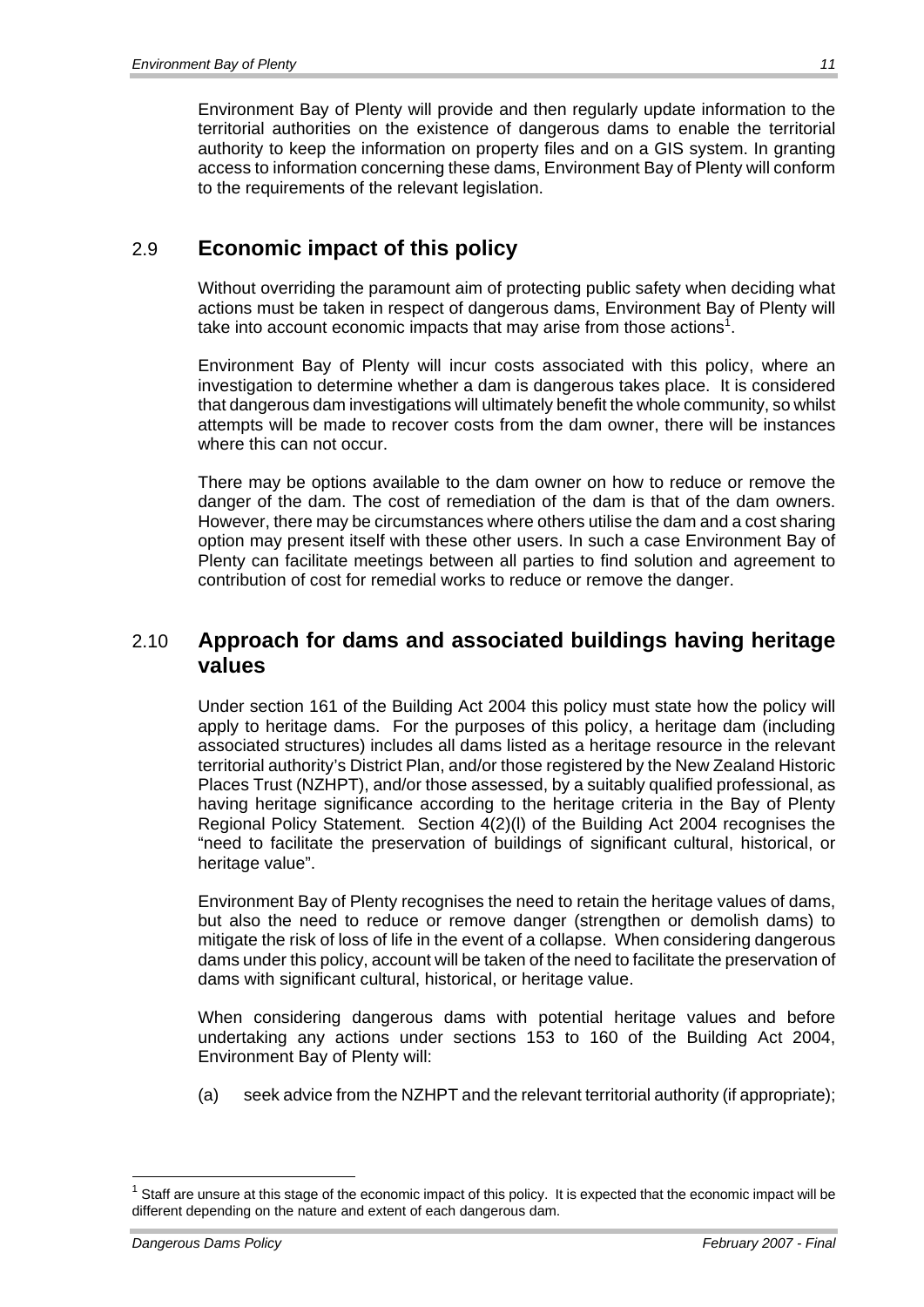And subject to that advice, may:

(b) engage the skills of suitably qualified professionals with heritage expertise to assess the heritage values of the dam and recommend actions.

Copies of all served notices will be provided to the NZHPT.

Environment Bay of Plenty will record the heritage listing of all dams in its dangerous dams register and supply this information to the relevant territorial authority for inclusion on the relevant Land Information Memorandum.

# 2.11 **Priorities**

Under Section 161 of the Building Act 2004 this policy must contain the regional authority's priorities in performing its functions in relation to dangerous dams.

In order to remove or reduce the potential risks associated with dangerous dams, Environment Bay of Plenty will take action according to the following priorities:

First priority: Public safety Second priority: Economic wellbeing Third priority: Heritage values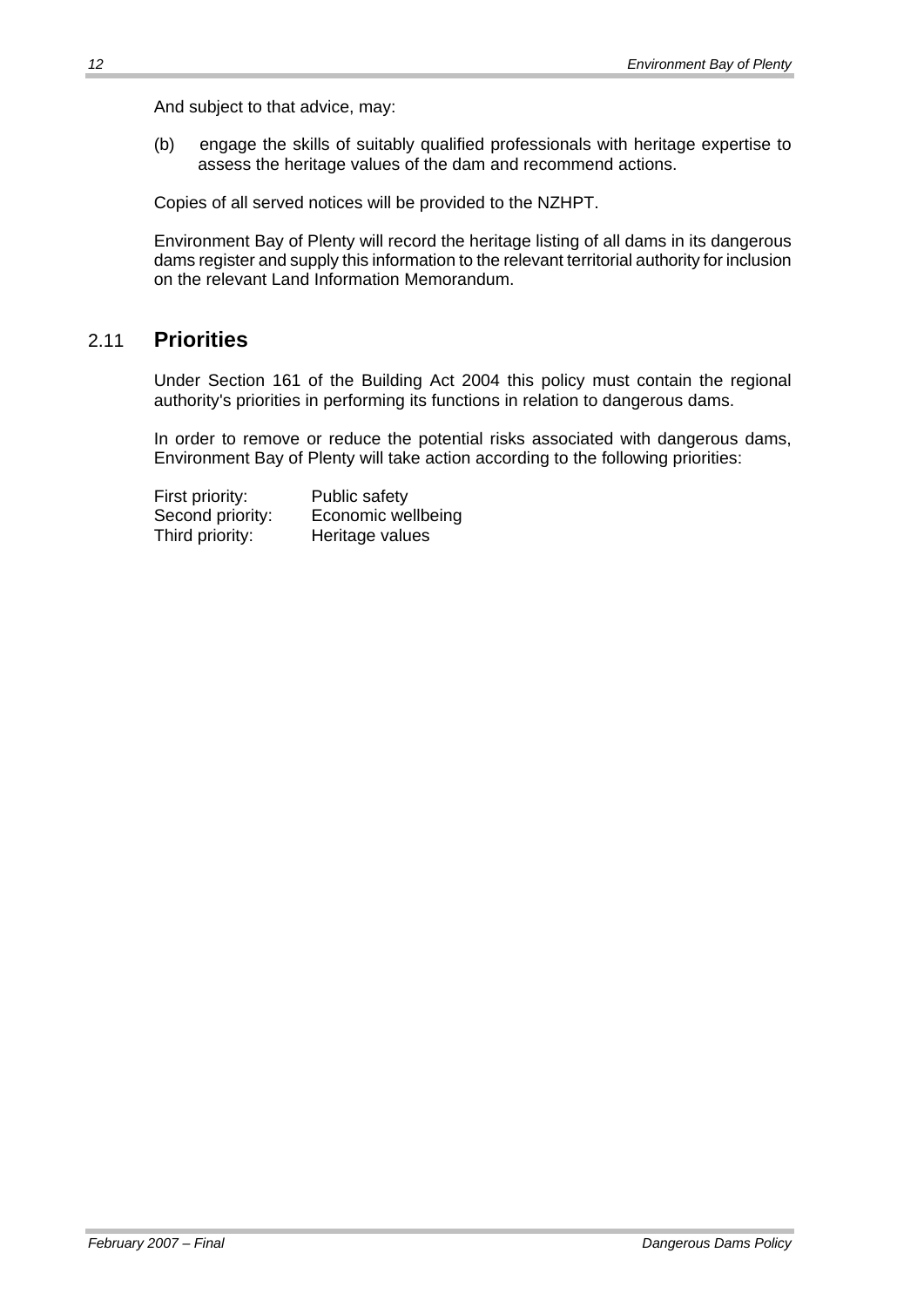# **Chapter 3: Date on which this policy becomes operative**

This policy will become operative three months following the date on which the Department of Building and Housing Regulations for the Dam Safety Scheme take effect.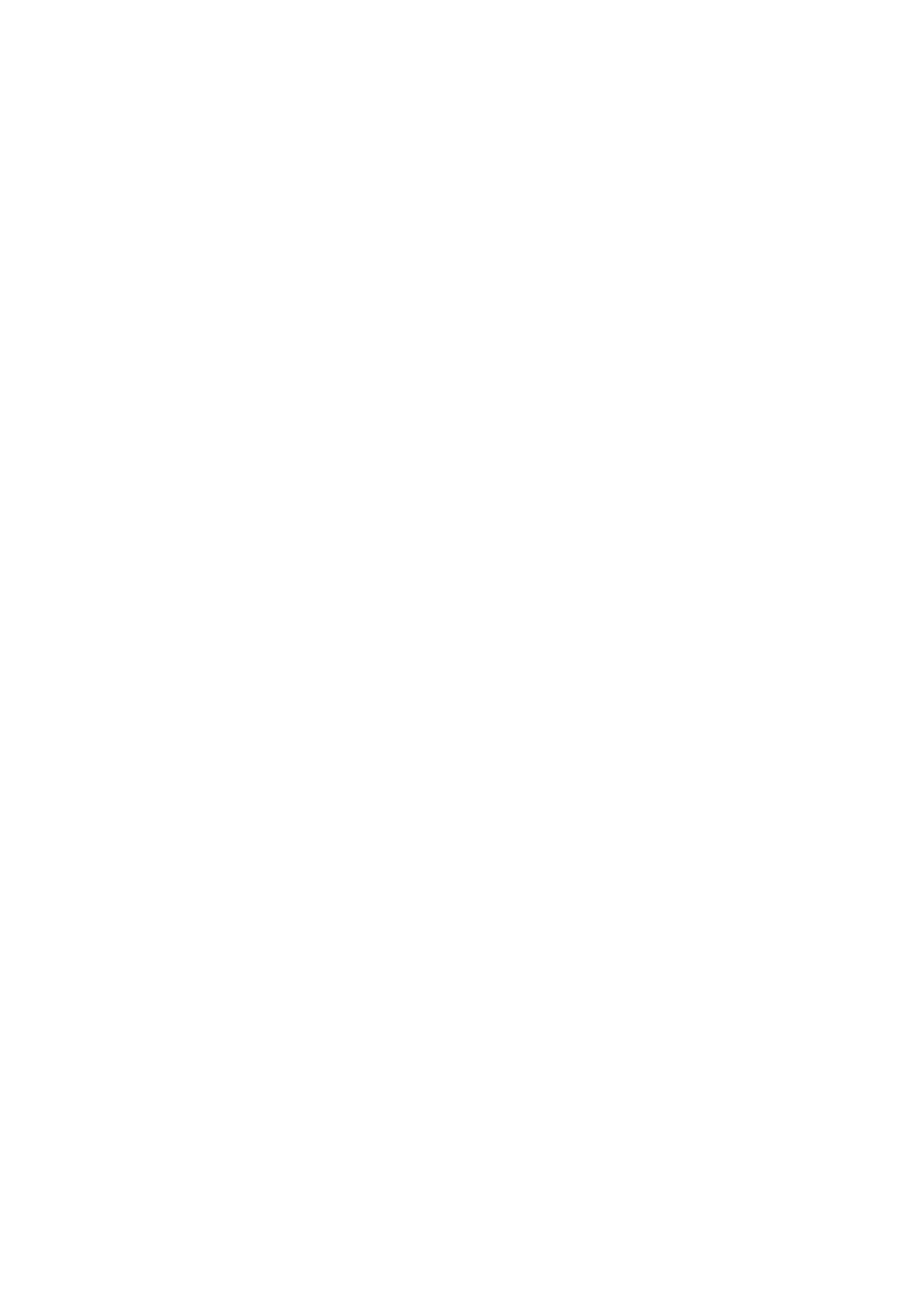# **Appendices**

*Appendix I ....................................................................................Relevant Legislation*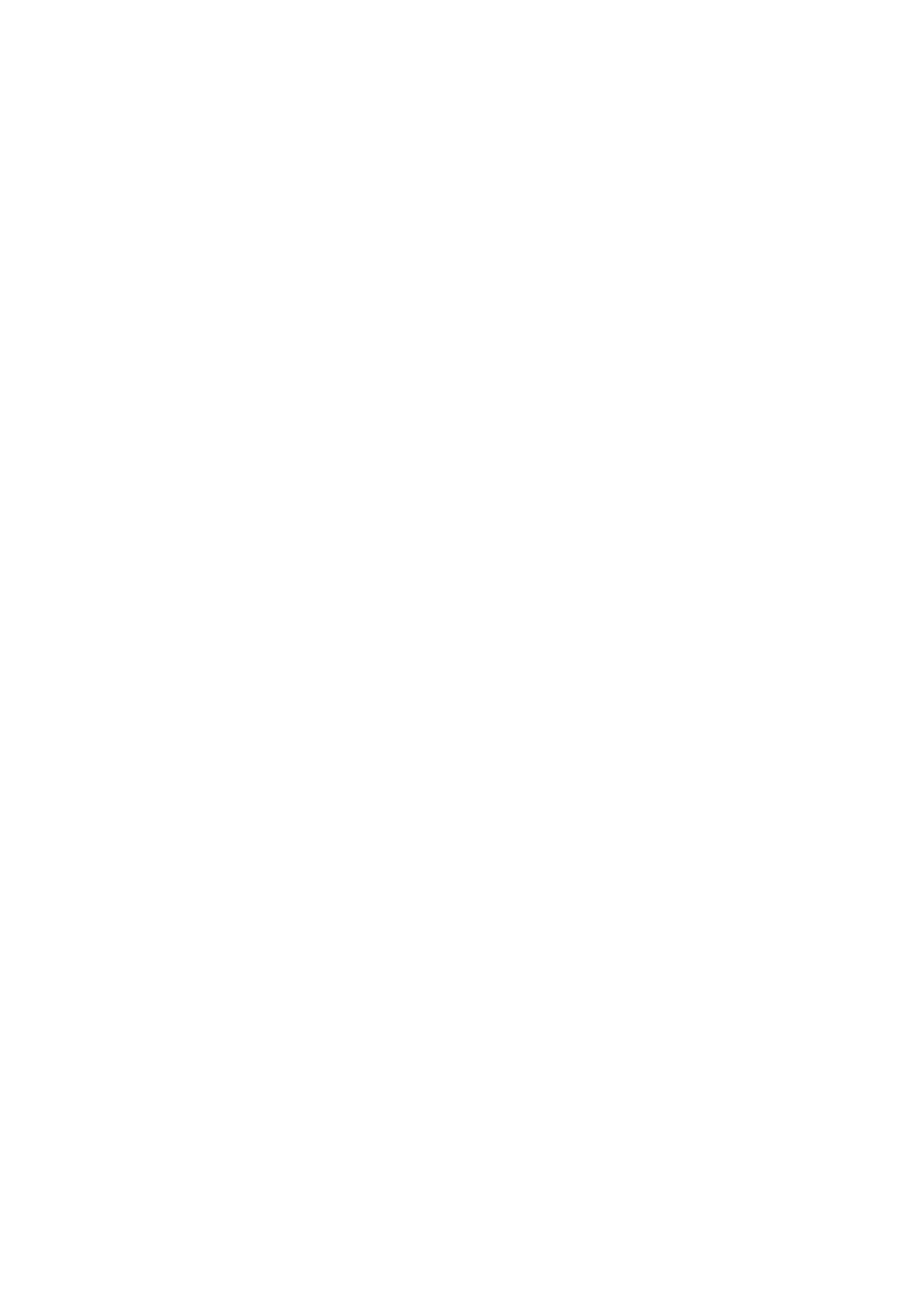# **Appendix I – Relevant Legislation: The Building Act 2004 – Key Sections**

## **3. Purpose**

The purpose of this Act is to provide for the regulation of building work, the establishment of a licensing regime for building practitioners, and the setting of performance standards for buildings, to ensure that:

- (a) people who use buildings can do so safely and without endangering their health; and
- (b) buildings have attributes that contribute appropriately to the health, physical independence, and well-being of the people who use them; and
- (c) people who use a building can escape from the building if it is on fire; and
- (d) buildings are designed, constructed, and able to be used in ways that promote sustainable development.

## **8. Definitions**

Owner, in relation to land and any buildings on the land, -

- (a) Means the person who
	- (i) Is entitled to the rack rent from the land; or
	- (ii) Would be so entitled if the land were let to a tenant at a rack rent; and
- (b) Includes
	- (i) The owner of the fee simple of the land; and
	- (ii) Any person who has agreed in writing, whether conditionally or unconditionally, to purchase the land or any leasehold estate or interest in the land or to take a lease of the land and who is bound by the agreement because the agreement is still in force.

## **153. Meaning of dangerous dam**

A dam is dangerous for the purposes of this Act if the dam –

- (a) Is a high potential impact dam or a medium potential impact dam; and
- (b) Is likely to collapse
	- (i) In the ordinary course of events; or
	- (ii) In a moderate earthquake (as defined in the regulations); or
	- (iii) In a moderate flood (as defined in the regulations); or
- (c) Is a leaky dam.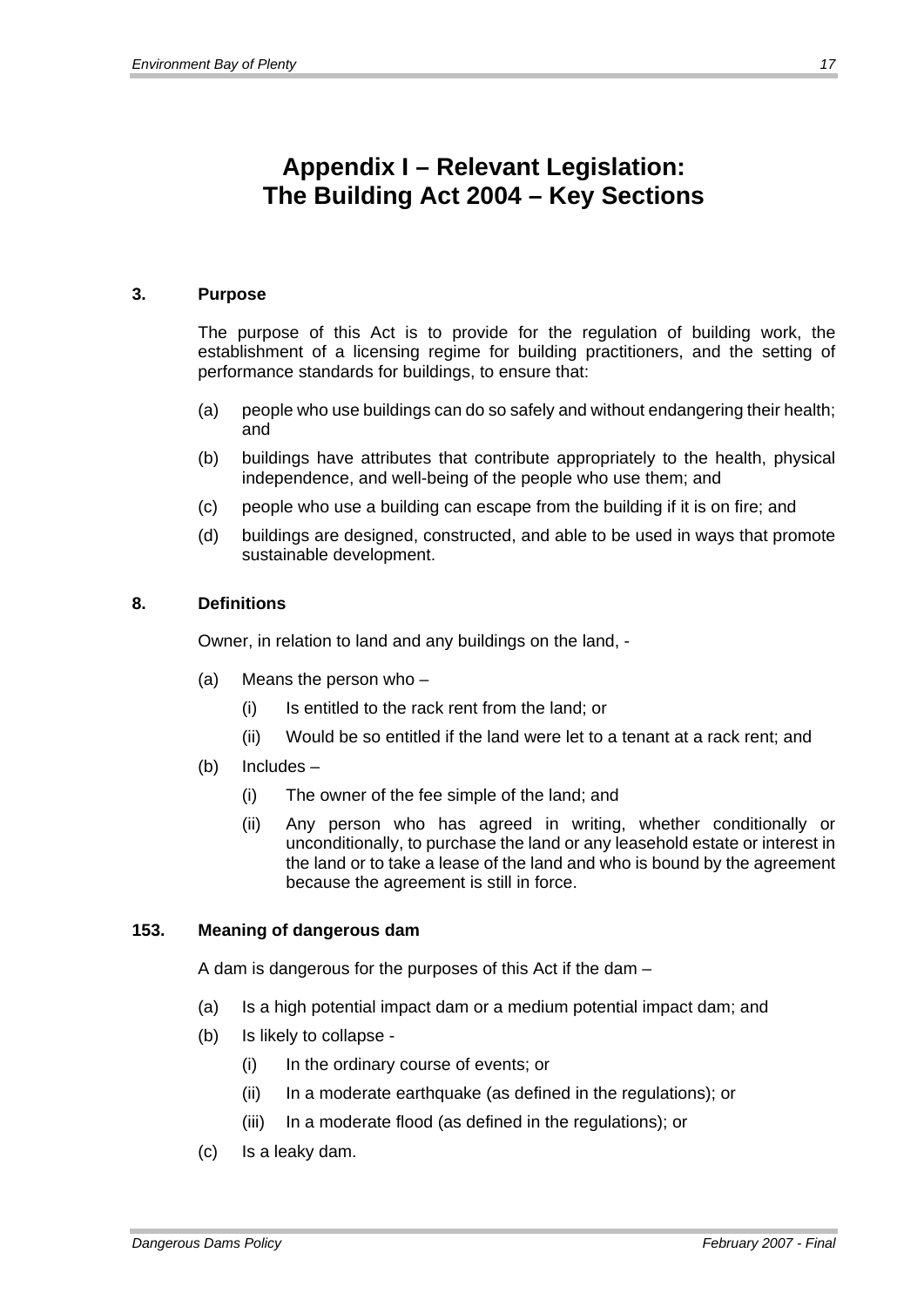# **154. Powers of regional authorities in respect of dangerous dams**

- 1 If a regional authority is satisfied that a dam is dangerous, the regional authority may -
	- (a) Put up a hoarding or fence to prevent people from approaching the dam nearer than is safe;
	- (b) Attach in a prominent place on, or adjacent to, the dam a notice that warns people not to approach the dam;
	- (c) Give written notice requiring work to be carried out on the dam, within a time stated in the notice (which must not be less than 10 days after the notice is given under section 155), to reduce or remove the danger.
- 2 This section does not limit the powers of a regional authority under this Part.
- 3 A person commits an offence if the person fails to comply with a notice given under subsection (1)(c).
- 4 A person who commits an offence under this section is liable to a fine not exceeding \$200,000.

## **155. Requirements for notice given under section 154**

- 1 A notice given under section 154(1)(c) must
	- (a) Be fixed to the dam concerned; and
	- (b) State whether the owner of the dam must obtain a building consent in order to carry out the work required by the notice.
- 2 A copy of the notice must be given to
	- (a) The owner of the dam; and
	- (b) An occupier of the dam; and
	- (c) Every person who has an interest in the land on which the dam is situated under a mortgage or other encumbrance registered under the Land Transfer Act 1952; and
	- (d) Every person claiming an interest in the land that is protected by a caveat lodged and in force under section 137 of the Land Transfer Act 1952; and
	- (e) Any statutory authority, if the land or dam has been classified; and
	- (f) The New Zealand Historic Places Trust, if the dam is a heritage dam.
- 3 However, the notice, if fixed on the dam, is not invalid because a cop of it has not been given to any or all of the persons referred to in subsection (2).

## **156. Regional authority may carry out work**

- 1 A regional authority may apply to a District Court for an order authorising the regional authority to carry out building work if any work required under a notice given by the regional authority under section 154(1)(c) is not completed, or not proceeding with reasonable speed, within -
	- (a) The time stated in the notice; or
	- (b) Any further time that the regional authority may allow.
- 2 Before the regional authority applies to a District Court under subsection (1), the regional authority must give the owner of the dam not less than 10 days' written notice of its intention to do so.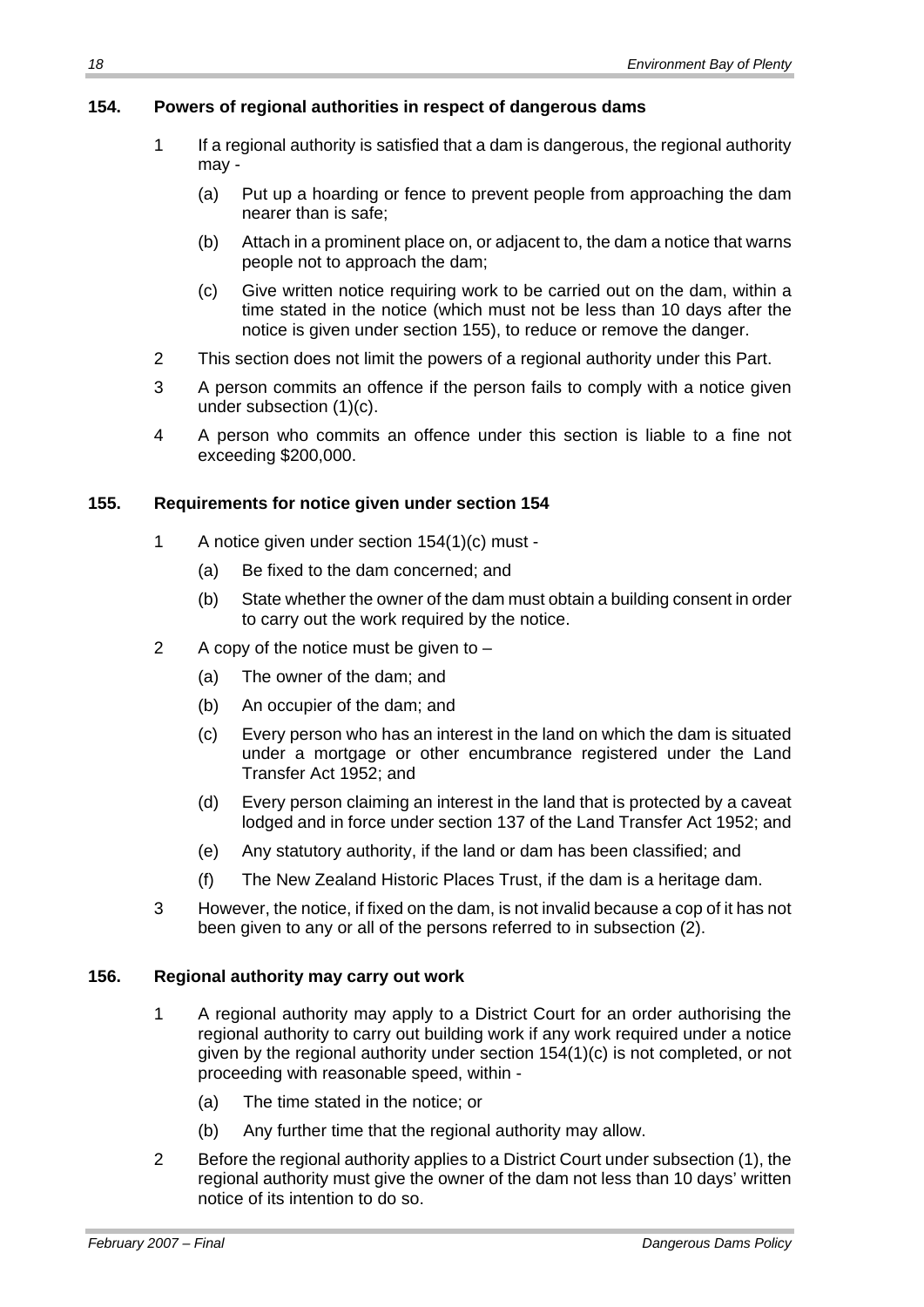- 3 If a regional authority carried out building work under the authority of an order made under subsection (1), -
	- (a) The owner of the dam is liable for the costs of the work; and
	- (b) The regional authority may recover those costs from the owner; and
	- (c) The amount recoverable by the regional authority becomes a charge on the land on which the dam is situated.

#### **157. Measure to avoid immediate danger**

- 1 This section applies if, because of the date of a dam, immediate danger to the safety of persons, property, or the environment is likely.
- 2 The chief executive of a regional authority may, by warrant issued under his or her signature, cause any action to be taken that is necessary in his or her judgment to remove that danger.
- 3 If the regional authority takes action under subsection (2),
	- (a) The owner of the dam is liable for the costs of the action; and
	- (b) The regional authority may recover those costs from the owner; and
	- (c) The amount recoverable by the regional authority becomes a charge on the land on which the dam is situated.
- 4 The chief executive of the regional authority and the regional authority are not under any liability arising from the issue, in good faith, of a warrant under subsection (2).

#### **158. Regional authority must apply to District Court for confirmation of warrant**

- 1 If the chief executive of a regional authority issues a warrant under section 157(2), the regional authority, on completion of the action stated in the warrant, must apply to a District Court for confirmation of the warrant.
- 2 On hearing the application, the District Court may
	- (a) Confirm the warrant without modification; or
	- (b) Confirm the warrant subject to modification; or
	- (c) Set the warrant aside.
- 3 Subsection (1) does not apply if
	- (a) The owner of the dam concerned notifies the regional authority that
		- (i) The owner does not dispute the entry into the owner's land; and
		- (ii) Confirmation of the warrant by a District Court is not required; and
	- (b) The owner pays the costs referred to in section 157(3)(a).

### **159. Building work includes authority not limited**

Any work required or authorised to be carried out under section 154(1)(c), or action taken under section 157, may include the decommissioning and demolition of a dam.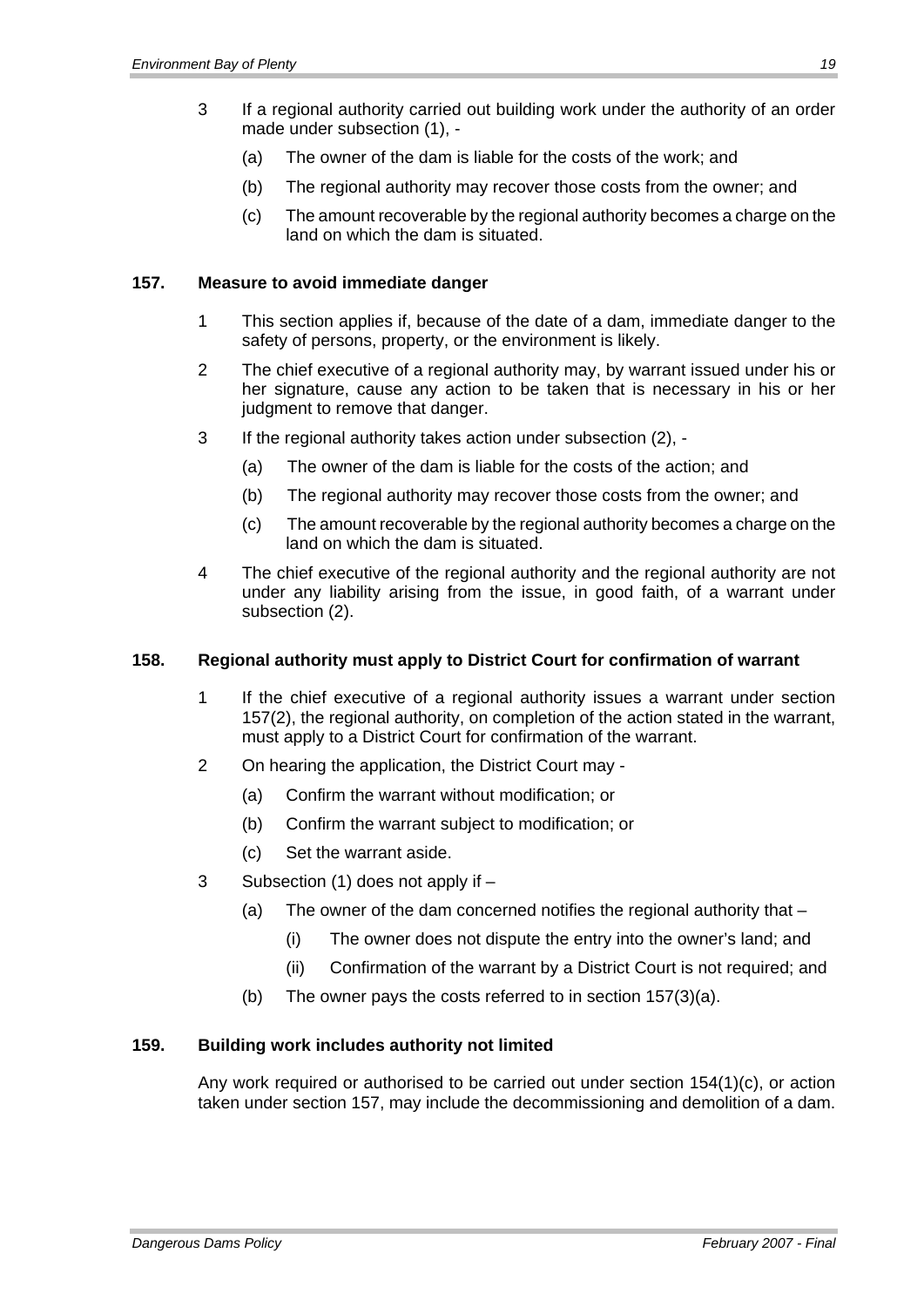## **160. Power of regional authority not limited**

The provisions of sections 154 to 159 are in addition to, and do not limit, the powers of a regional authority under section 157.

## **161. Regional authority must adopt policy on dangerous dams**

- 1 A regional authority must, within 18 months after the commencement of this Part, adopt a policy on dangerous dams within its district.
- 2 The policy must state
	- (a) The approach that the regional authority will take in performing its functions under this Part; and
	- (b) The regional authority's priorities in performing those functions; and
	- (c) How the policy will apply to heritage dams.

### **162. Adoption and review of policy**

- 1 A policy under section 161 must be adopted in accordance with the special consultative procedure in section 83 of the Local Government Act 2002.
- 2 A policy may be amended or replaced only in accordance with the special consultative procedure, and this section applies to that amendment or replacement.
- 3 A regional authority must, as soon as practicable after adopting or amending a policy, provide a copy of the policy to the chief executive.
- 4 A regional authority must complete a review of a policy within 5 years after the policy is adopted and then at intervals of not more than 5 years.
- 5 A policy does not cease to have effect because it is due for review or being reviewed.

## **177. Application for determination**

A party may apply to the chief executive for a determination in relation to 1 or more of the following matters:

- (a) Whether particular matters comply with the building code:
- (b) A building consent authority's decision to:
	- (i) Issue, or refuse to issue, a building consent, code compliance certificate, or compliance schedule; or
	- (iii) Refuse to allow, under section 52(b), an extension of the period during which building work must be commenced before a building consent lapses: or
	- (iv) Issue a notice to fix; or
	- (v) Refuse to allow, under section 93 (2)(b)(ii), an extension of the period during which the building consent authority must decide whether or not to issue a code compliance certificate; or